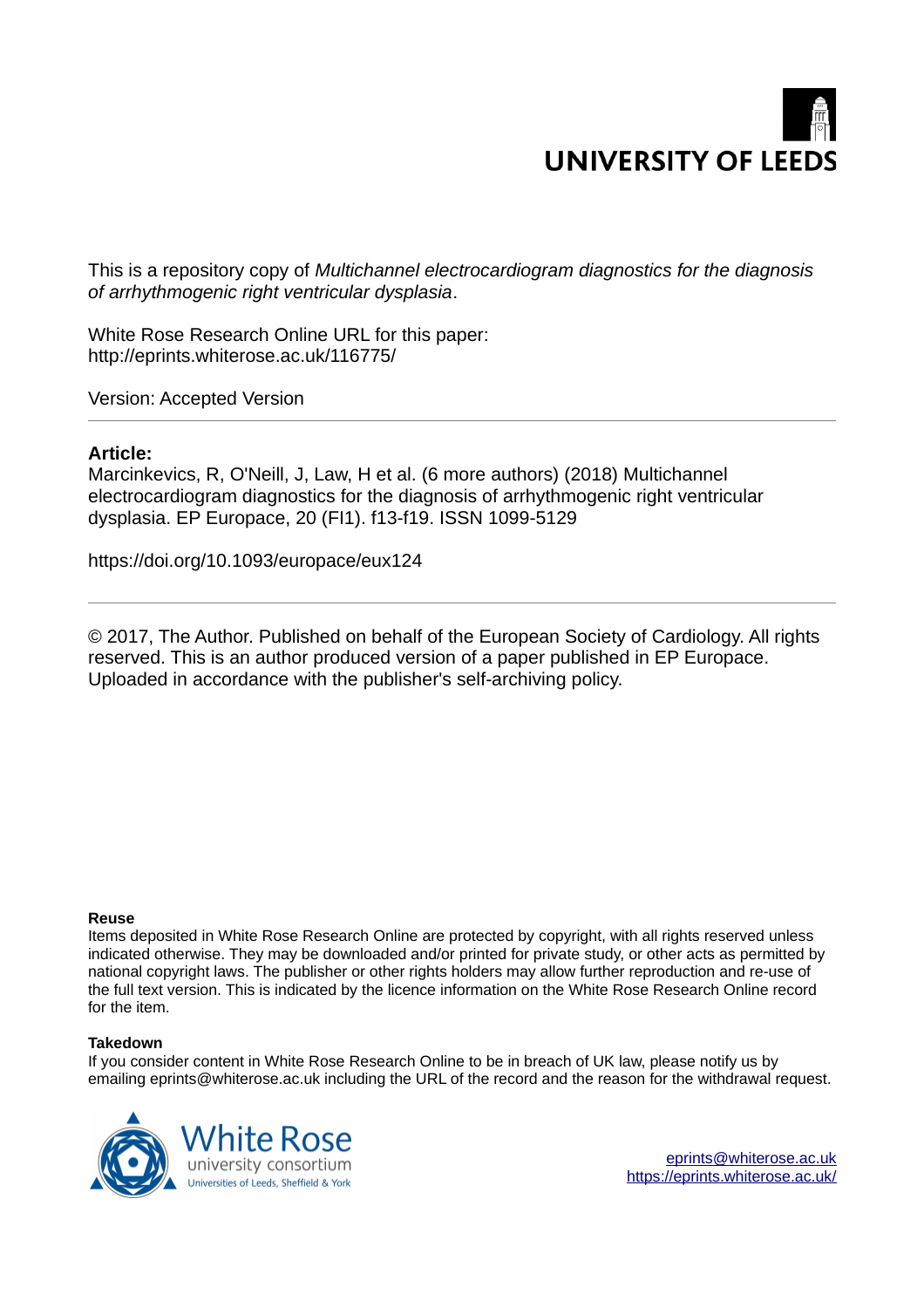# **Multichannel ECG diagnostics for the diagnosis of arrhythmogenic right ventricular dysplasia**

### **Abstract**

**Background –** The identification of arrhythmogenic right ventricular dysplasia (ARVD) from 12 channel standard ECG is challenging. High density ECG data may identify lead locations and criteria with a higher sensitivity.

**Methods and Results –** 80 channel ECG recording from patients diagnosed with ARVD and controls were quantified by magnitude and integral measures of QRS and T waves, and by a measure (the average silhouette width) of differences in the shapes of the normalised ECG cycles. The channels with the best separability between ARVD patients and controls were near the right ventricular wall, at the third intercostal space. These channels showed pronounced differences in P waves compared to controls, as well as the expected differences in QRS and T waves.

**Conclusions –** Multichannel recordings, as in body surface mapping, adds little to the reliability of diagnosing ARVD from ECGs. However, repositioning ECG electrodes to a high anterior position can improve the identification of ECG variations in ARVD. Additionally, increased P wave amplitude appears to be associated with ARVD.

#### **Key words:**

Arrhythmogenic cardiomyopathy Arrhythmogenic right ventricular cardiomyopathy Arrhythmogenic right ventricular dysplasia Multichannel ECG recording P wave amplitude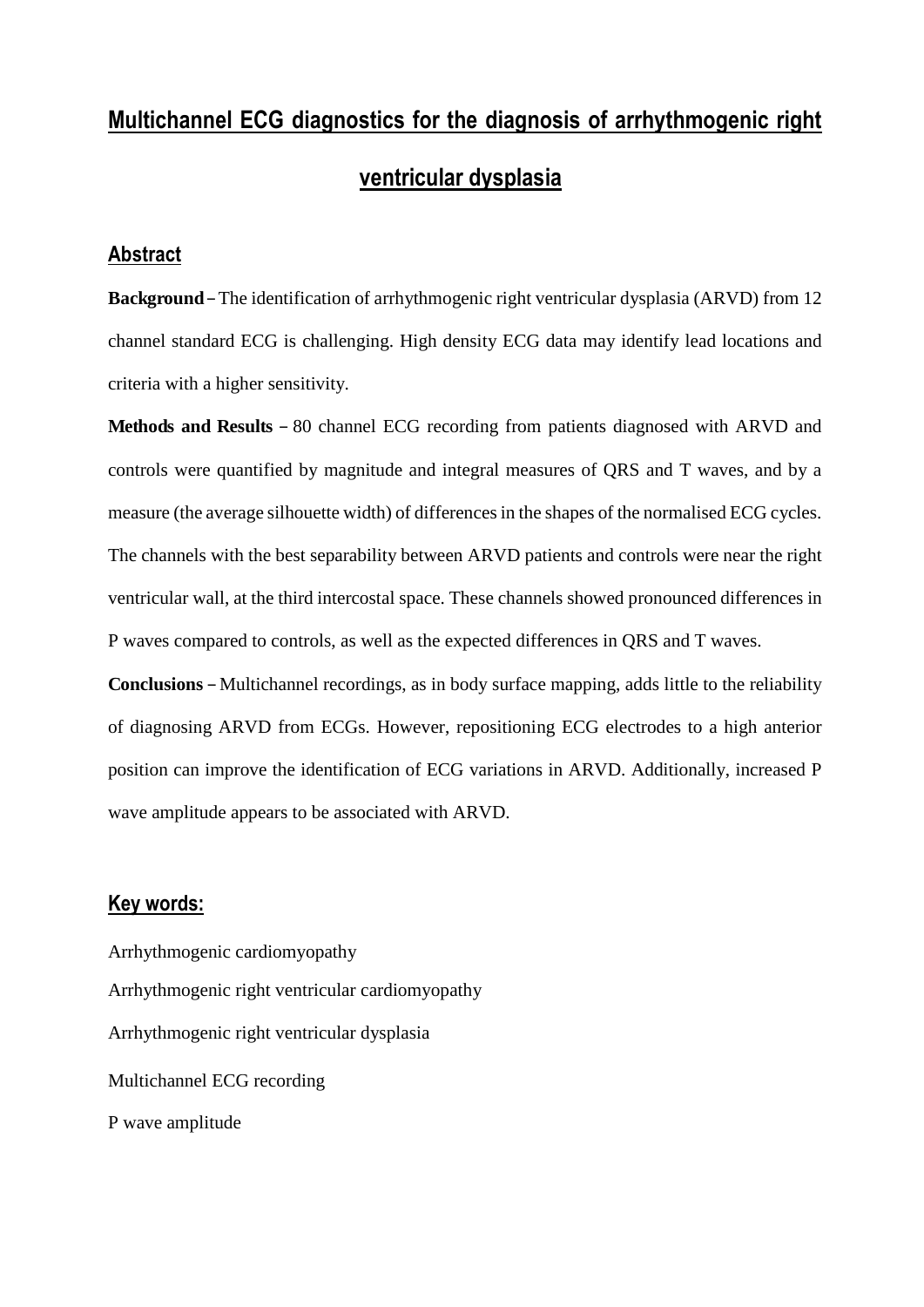# **Multichannel ECG diagnostics for the diagnosis of arrhythmogenic right ventricular dysplasia**

### **Condensed abstract**

This study examines the use of 80-lead ECGs in the diagnosis of arrhythmogenic right ventricular dysplasia (ARVD). Findings show that high anterior chest lead positions improve diagnosis of ARVD and interestingly, ARVD patients have increased P-wave amplitude. However, additional channels of 80-lead ECGs add little in the diagnosis of ARVD.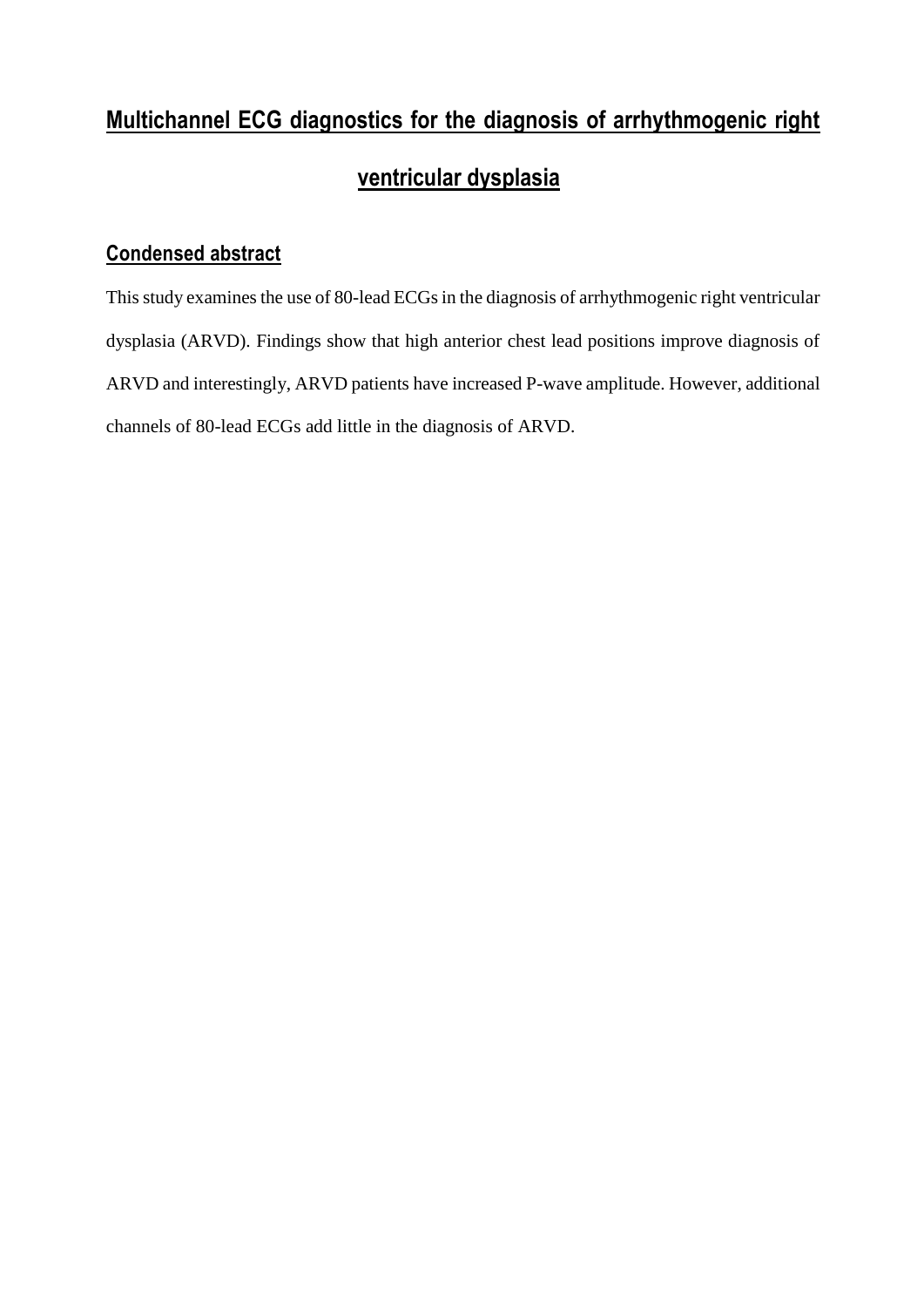## **Multichannel ECG diagnostics for the diagnosis of Arrhythmogenic**

## **Right Ventricular Dysplasia**

Ricards Marcinkevics<sup>1</sup>, James O'Neill<sup>2</sup> MB BS, Hannah Law<sup>2</sup> BSc, Eleftheria Pervolaraki<sup>3</sup> PhD, Andrew Hogarth<sup>2</sup> MB ChB, PhD; Craig Russell<sup>2</sup> MSc, Berthold Stegemann<sup>1</sup> PhD, Arun V. Holden<sup>3</sup> PhD, Muzahir H Tayebjee<sup>2</sup> MD

<sup>1</sup>Medtronic Plc, Bakken Research Center, 11 Maastricht, The Netherlands

<sup>2</sup>West Yorkshire Arrhythmia Service, Leeds General Infirmary, Great George Street, Leeds, LS1 3EX, UK

<sup>3</sup>School of Biomedical Sciences, University of Leeds, Leeds, LS2 9JT; UK

#### **Corresponding author:**

Dr MH Tayebjee

West Yorkshire Arrhythmia Service, Leeds General Infirmary, Great George Street, Leeds, LS1 3EX, UK. Tel: 0113 392 6619. Fax: 0113 392 3981. [E-mail: muzahir.tayebjee@nhs.net](mailto:muzahir.tayebjee@nhs.net)

**Total word count:** 3,049 words

**Journal Subject Terms:** Arrhythmia, Electrocardiogram (ECG)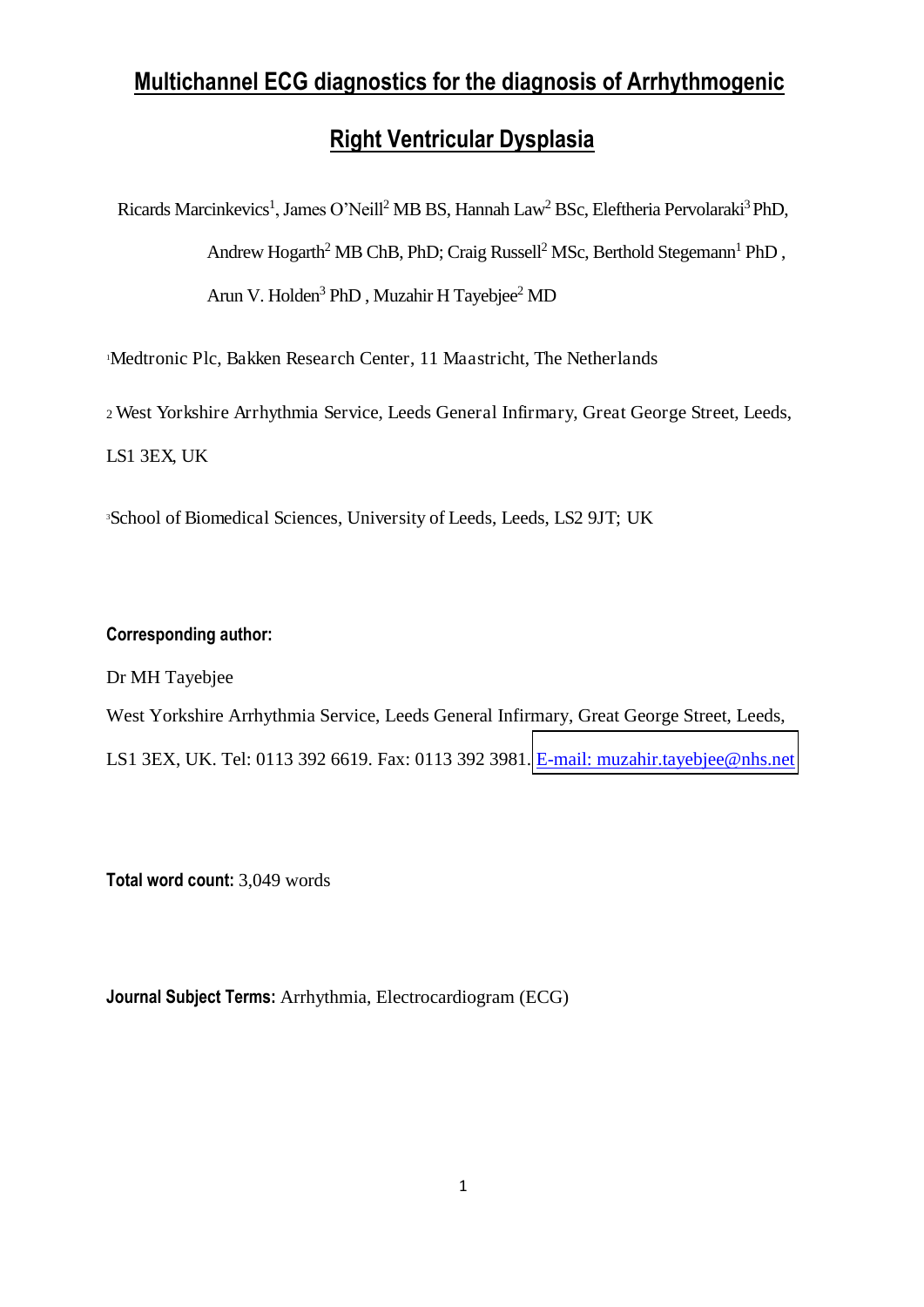#### **What's New?**

- 80 channel ECG recordings from ARVD patient and control groups allow the selection of recording sites that are best for separating the ECG waveforms between the two groups, using methods based on the ECG waveform rather than measures of amplitudes and durations of its components.
- These methods show that high anterior chest lead positions provide the most discrimination between ARVD patients and controls and demonstrate well-known differences in T wave polarity and QRS integral.
- There is also an association between increased P wave amplitude and the presence of ARVD.
- The additional channels of the 80-lead ECGs add little to the discriminability between ARVD patients and controls.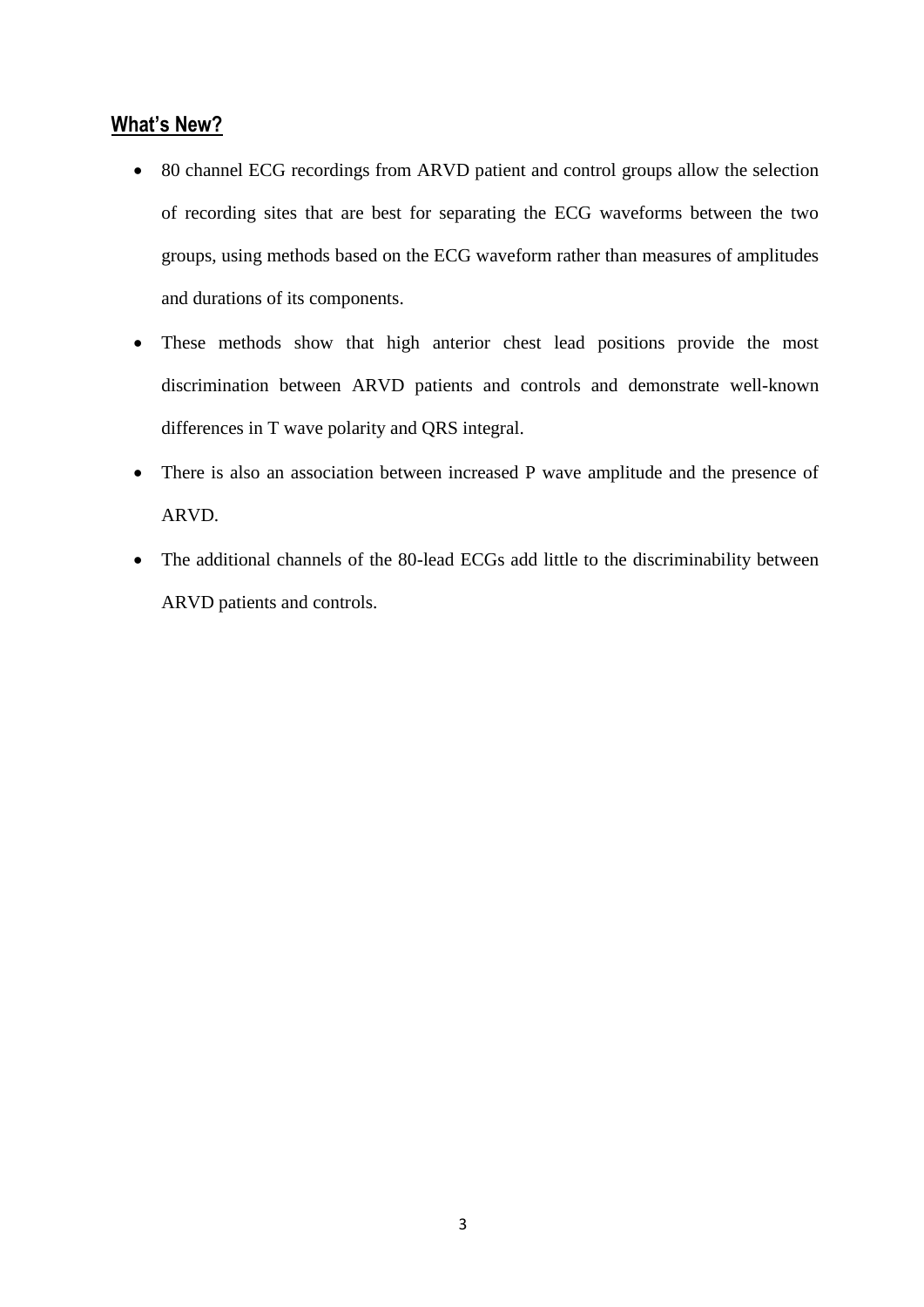#### **Introduction**

The 2010 Task force criteria for the diagnosis of arrhythmogenic right ventricular dysplasia  $(ARVD)$  include multiple 12 lead electrocardiographic  $(ECG)$  criteria<sup>1</sup>. These contribute both major (T wave inversion (TWI)) in right sided precordial, V1-V3, or beyond in the absence of right bundle branch block (RBBB), epsilon wave and minor (TWI in V1 and V2 in the absence of RBBB or in V4-V6, TWI in V1-V4 in presence of RBBB, terminal activation of the QRS 55ms in the absence of complete RBBB) diagnostic criteria. These ECG criteria mostly relate to the spread of repolarization. Changes in repolarizaton can appear earlier in the disease progression and provide a specific finding<sup>2</sup>. Analysis of the 12 lead ECG for dispersion of depolarization (QRS) and depolarization-repolarization (QT) intervals across the precordial leads can lend added information in risk stratification of individuals already diagnosed with  $ARVD<sup>3</sup>$ .

The analysis of the ECG for ARVD diagnosis is principally based upon standard 12 lead ECG data. However, it is not known whether ECG diagnosis may be improved with high density body surface ECG mapping or by leads in nonstandard locations. The 12 lead ECG has inherent limitations. The density of ECG mapping of the right ventricle is limited, and the ability to compare electrical activity between the left and the right precordium restricted. High density body surface mapping with an 80 lead ECG has previously been shown to improve the sensitivity of diagnosis of acute myocardial infarction<sup>4</sup>, particularly with improvements in posterior and inferior wall infarction recognition; anatomical areas accepted to be relatively sparsely represented with conventional 12 lead ECG mapping. Published data regarding high density ECG mapping in ARVD is limited, with focus on the differentiation between ARVD and normal heart right ventricular outflow tract tachycardia (RVOT) with regard to T-wave characteristics only<sup>5</sup>.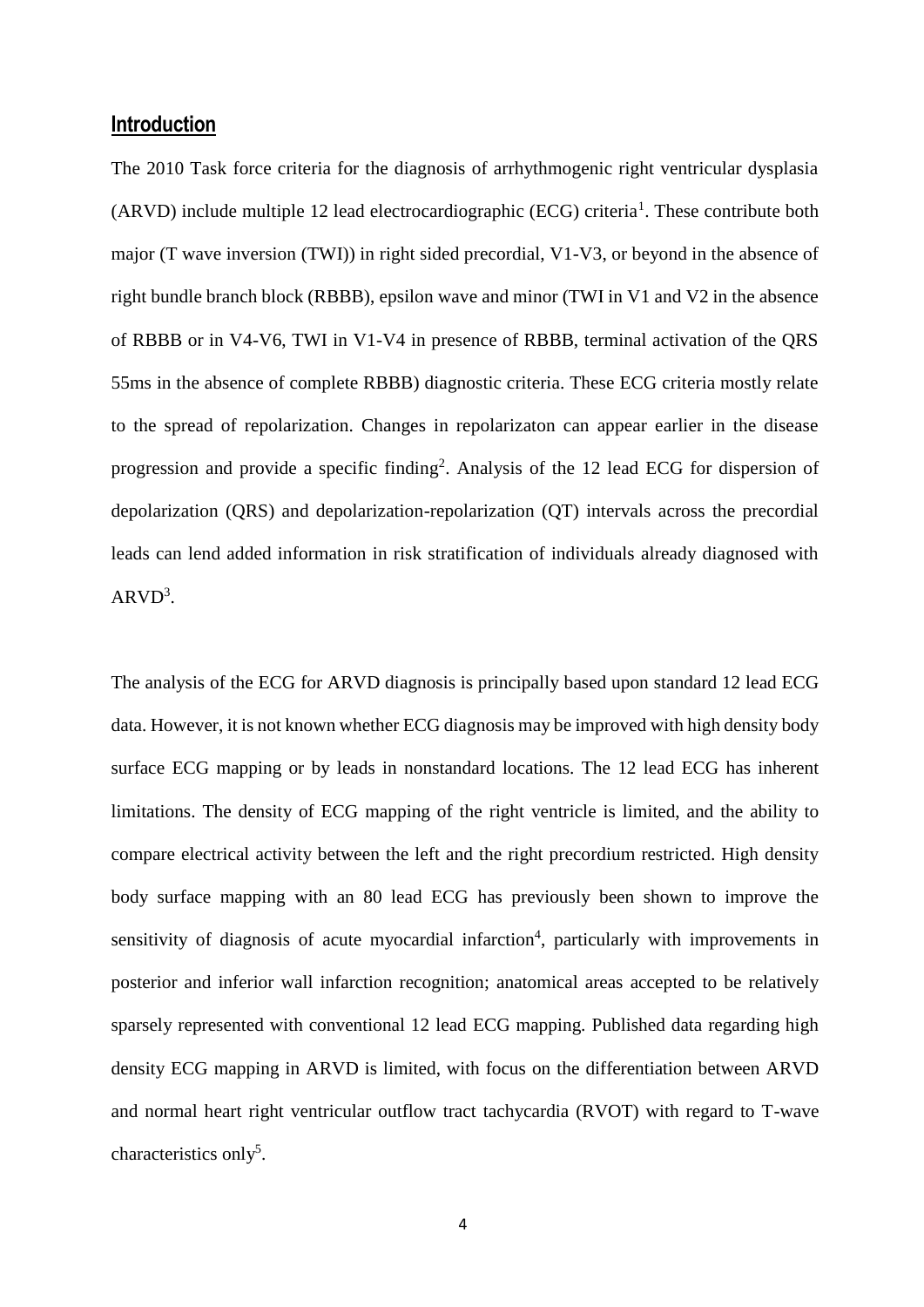The present study was therefore planned to determine whether a commercially available 80 lead surface ECG would lead to a characterization of depolarization and repolarization across the chest leads in patients with ARVD which could then identify ECG lead locations and criteria with higher sensitivity.

#### **Methods**

#### **Recruitment**

Nine unrelated ARVD patients, who had given written informed consent to participate in this electrophysiological study, were recruited from the West Yorkshire Arrhythmia Service Outpatient Clinic during a six month period in 2013. An equal number of controls of similar age and gender as well as body size were recruited from hospital and university staff. All control subjects had a normal echocardiogram. The study protocol received approval from the NHS Health Research Authority NRES Committee Yorkshire & The Humber.

#### **Diagnosis of ARVD**

The patients had been diagnosed with ARVD on the basis of the 2010 modified criteria which updates the 1994 guidelines<sub>1, 6</sub>.

#### **Evaluation and Clinical Testing**

The patients' medical history was obtained from review of their records and by interview, and is summarized in Tables 1 and 2.

Body surface ECGs, with the subject resting and supine, were recorded by an 80-lead system from Verathon (Bothell, Washington) Heartscape® with 58 anterior, 12 lateral and 10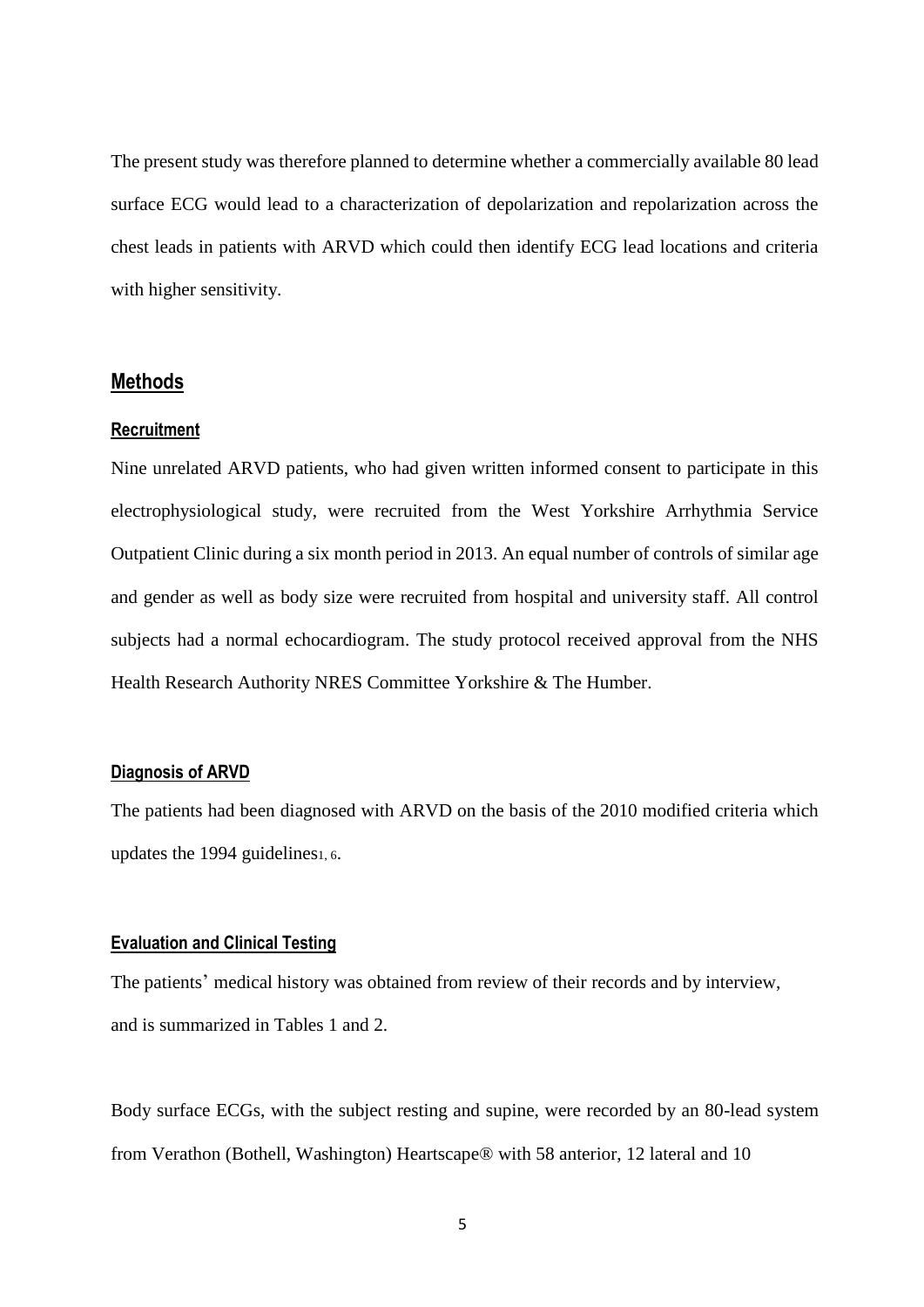posterior leads - see Figure 1(a). Electrode contact was automatically checked when the electrode vest was applied, and heart rate, QRS width, QT,QTc and QRS axis/T axis, sample ECGs for each channel, and a standard "12 lead ECG" reconstructed from the 80 channels printed after a 10s recording. A ten second 80 channel ECG recording at a sampling rate of 1ms was stored. Channels with poor electrode contact identified by excessive noise on the lead were excluded from the analysis

#### **Independent Data Analysis**

The stored data was exported, converted from a proprietary .hs format to a .csv format by a MatLab program, for plotting and processing. For each recording, the activity of each channel was quantified by the following measures: magnitude (peak-to-peak), and sum (positive peak value + negative peak), and the integrals of the depolarization (QRS) and repolarization (T) wave components.

In order to quantify the similarity of signals in patients and controls for each channel the duration of each cycle of the ECG was normalised to eliminate the effects of heart rate. A dynamic time warping distance measurement was used to quantify the dis-similarity between any two signals. Technical details are given in the Appendix A. The compactness (see supplementary material A.1) of the patient and control clusters were measured, and the separation (see supplementary material A.2) between them, to determine which channels i.e. electrode positions gave the clearer separation between ARVD patients and controls. The separability was quantified by the average silhouette width as defined in Supplementary material A.3.

The data analysis protocol is illustrated schematically in figure 1.

6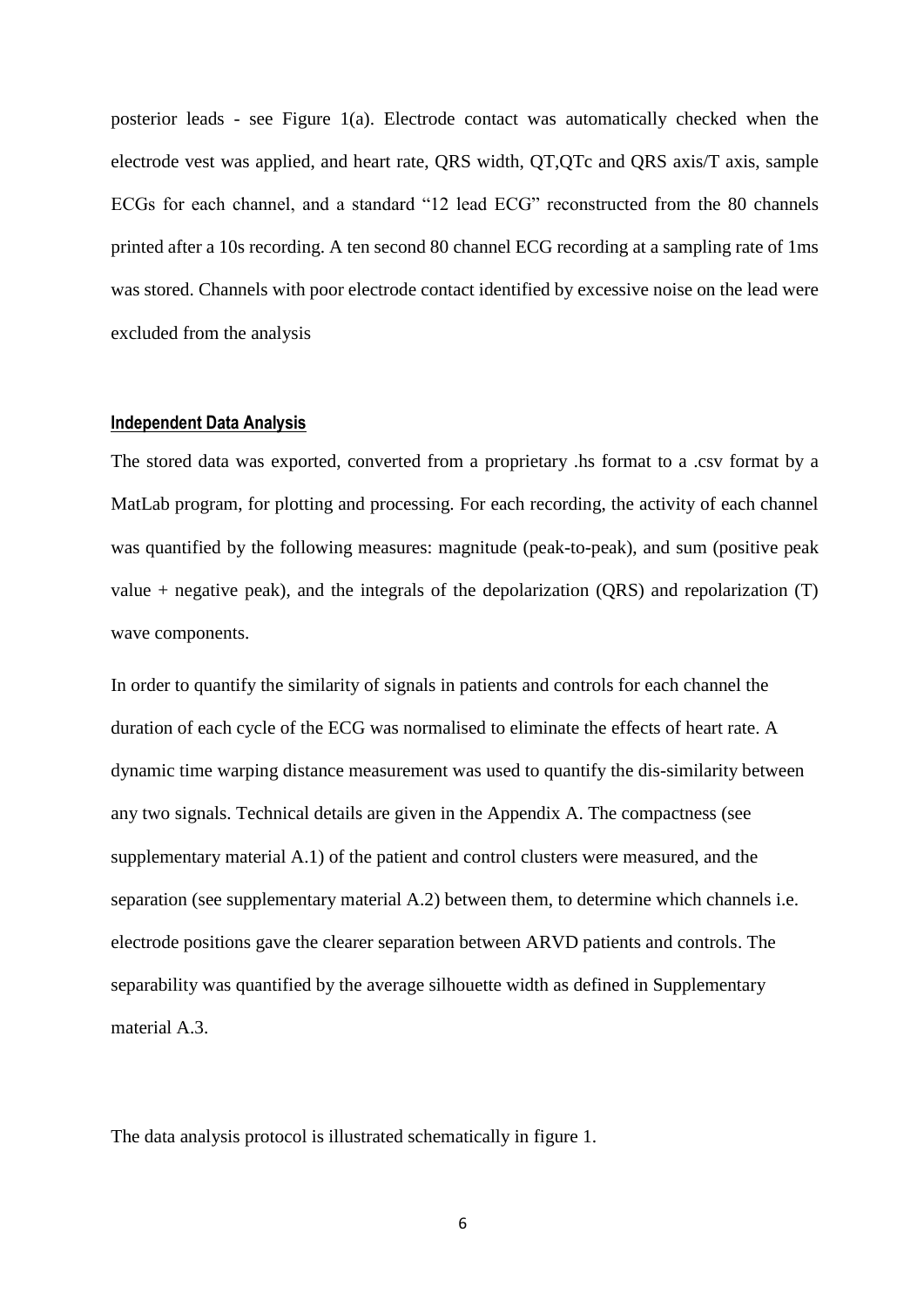#### **Results**

There were no differences in baseline characteristics between ARVD patients and controls (Table 1) apart from a lower heart rate in ARVD patients due to beta-blocker use. All patients had clear task force criteria for ARVD (Table 2).

Scatter plots for all 80 channels of integrals magnitudes and signed amplitudes for QRS and T wave showed no clear visual separation between ARVD and control data apart from the polarity of the T waves in the anterior chest leads. Figure 2a is an example of this illustrated for the signed T wave amplitude and QRS integral for leads placed in a similar anatomical location as leads V1 to V6 on a standard 12 lead ECG. Figure 2b shows the same for leads that were placed to cover the anterior aspect of the right ventricle.

Average silhouette width (ASW) is a measure of the separability between ARVD and controls for an individual channel, and indicates the diagnostic usefulness of the channel. The ASW was calculated for every ECG channel 1-77, and is shown in Figure 3. Their value was colour coded and their location indicated by superposition over an image of the torso. The channels with the largest ASW i.e. the most compact and the most clearly separable clusters for the ECG time series of ARVD patients and normal subjects was channel 21, which was 3 cms above V<sub>1</sub> (3rd intercostal space to the right of the sternum) . Most of the channels with greater ASWs were located close to and around channel 21 (30, 31, 32, 33 and 34) i.e. near the anterior right ventricular wall. Channel positions with less separable clusters of time series were also topographically close to each other.

In order to visualise the characteristics of the waveform that were different between patients with ARVD and controls, the ten second recording was normalised for amplitude (Figure 4).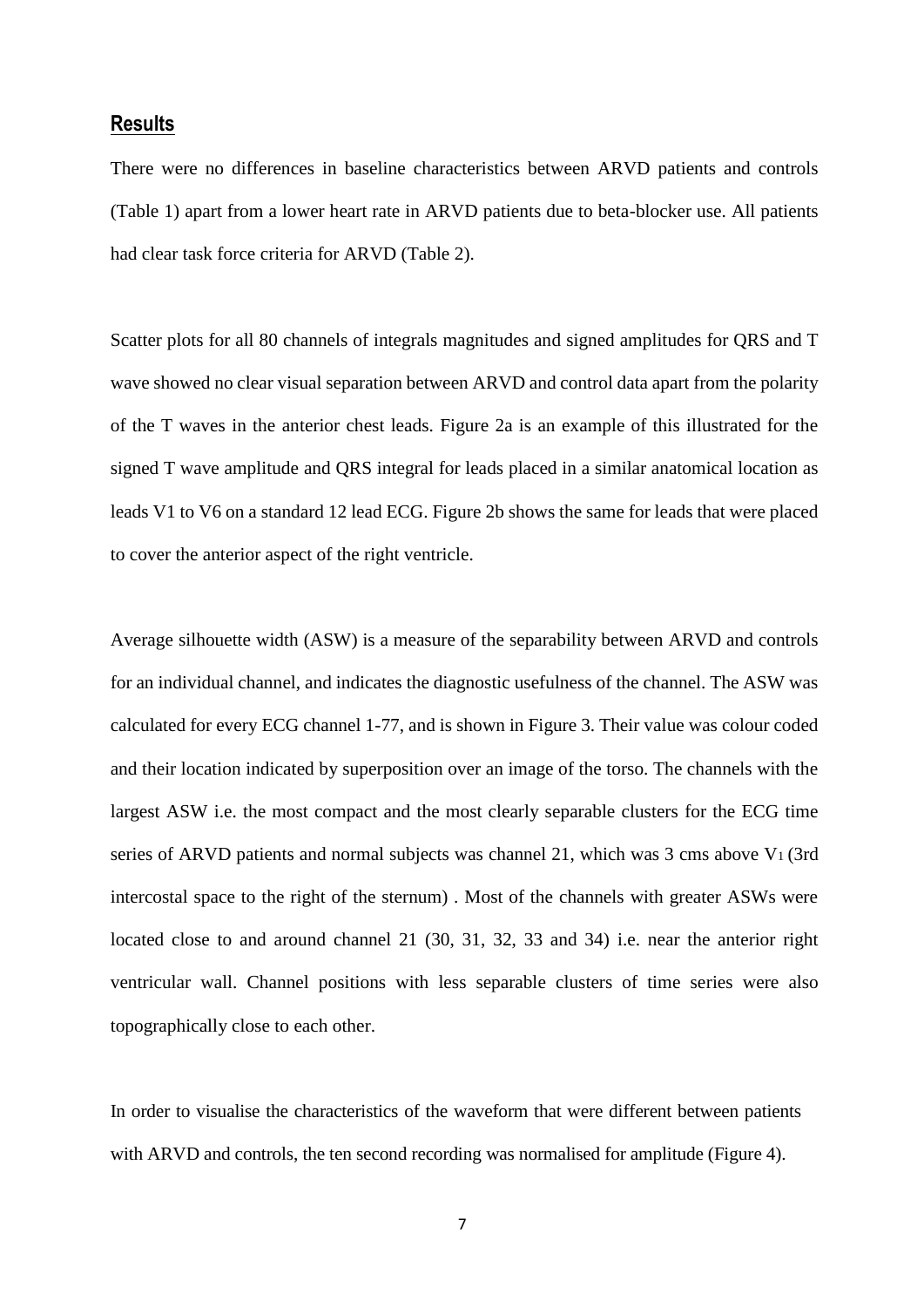The channels with high ASW (with greater separability measure values) demonstrated clear differences between ARVD patients and controls. In the ARVD patients the T wave polarity was more often negative and the S wave of the QRS was more delayed and pronounced as expected. Interestingly however, the visualised P wave was larger in amplitude. This can be quantified by the half integral of the P wave (time from peak to end of wave ) , which fo the channels a,b,c, of Fig 4 was  $0.019 \pm 0.015$  for patients,  $0.007 \pm 0.005$ , P= 0.0007, mean±standard deviation .

To ensure that the evaluation of channels which were based upon the ASW measure were plausible as a diagnostic index, subjects were classified using multiple channels<sup>7</sup>. We anticipated that recordings from channels with greater ASWs would be more effective in the classification of subjects. Using a simulated annealing algorithm, a set of channels, as well as weights for them, were tuned for the 1NN classifier, only allowing channels with greater ASW values to be selected. 1NN algorithm based using the channels  $C=(20,21,23,31,41)$  and with weights  $w=$ (0.700,0.630,0.015,0.091,0.523) achieved an accuracy of 81.3%.

In order to provide statistical evidence that the performance of this algorithm was not a coincidence, the accuracies of 1000 1NN classifiers based on sets of randomly chosen channels with randomly assigned weights were measured, using leave-one-out procedure. The nearest neighbour algorithm using the ECG channels that had been selected on the basis of their average silhouette widths provided the greatest accuracy, confirming the suitability of the ASW measure to select channels for the ECG classification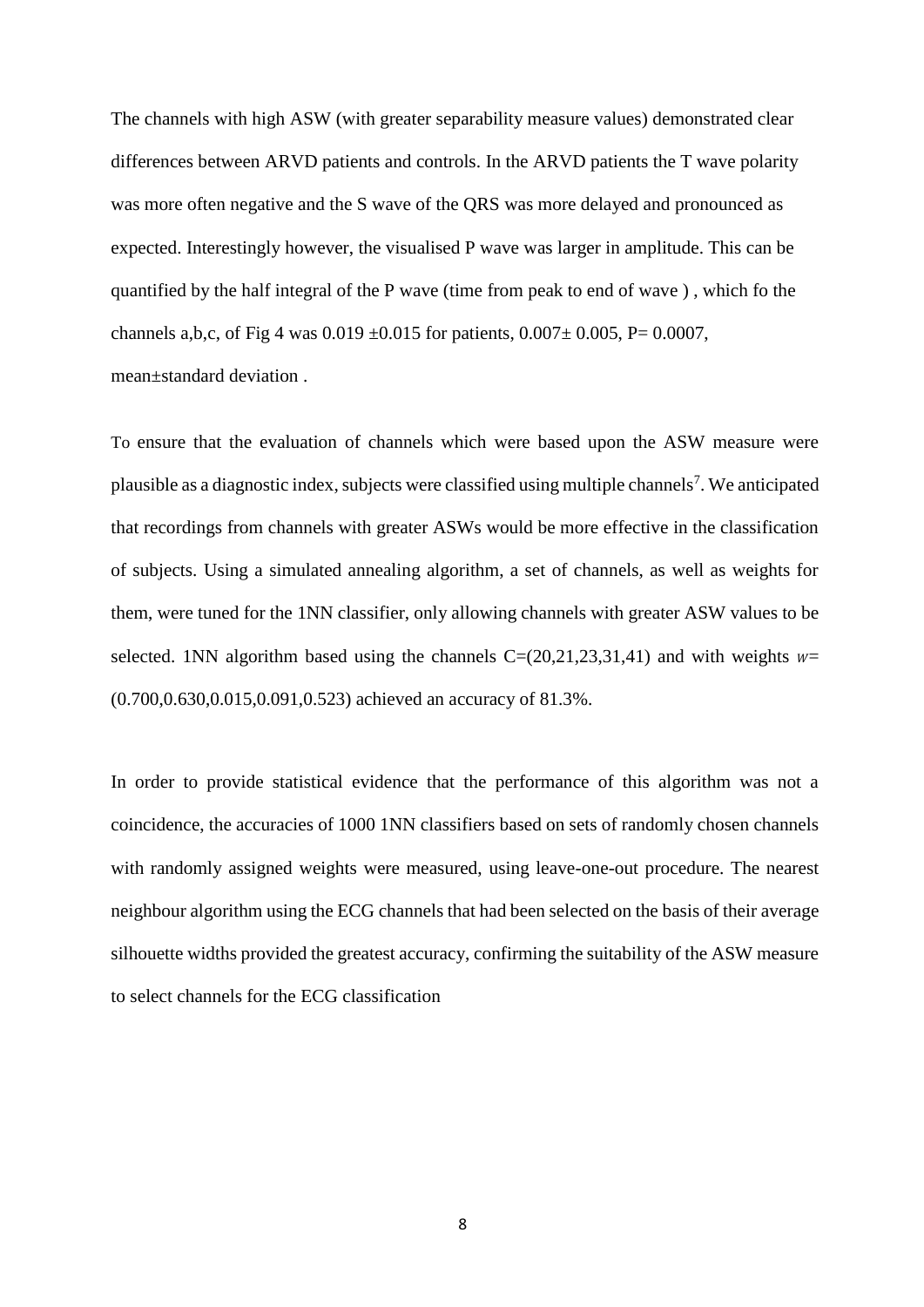#### **Discussion**

ARVD is an inherited condition in which the myocardium gradually undergoes fibrofatty replacement over time<sup>8</sup>. As its name suggests, it was initially felt to be a disease of the right ventricle but there is now evidence of left ventricular and bi-ventricular forms<sup>9-11</sup>. Those affected are often asymptomatic and the first manifestation can be with a sudden, unexplained death. Although standard 12-lead ECGs, signal-averaged ECGs and cardiac MRI may show abnormalities, these changes generally occur once the disease is well established and so diagnosis of the condition remains a challenge. This is the first report in which multi-electrode surface ECG mapping was used to determine whether the addition of multiple leads increases the sensitivity of diagnosis.

The multichannel ECG leads are analysed in terms of their complete waveform shapes, rather than simple measures of amplitudes, intervals and durations. A dynamic time-warping distance measure is used to quantify the differences between the ECG waveform shapes between the ARVD patients and controls, and the separability measured to determine which recording positions give the clearest separation between the ARVD patients and control groups.

Our results show that the high anterior chest leads provide the most discrimination between ARVD patients and controls with differences in T wave polarity and QRS integral. It is not surprising that the channels adjacent to the anterior right ventricle are more discriminatory than the other ECG leads since the condition generally manifests with right ventricular pathology. This lead position is also in a similar location to the previously described Fontaine lead position<sub>11</sub>, 12.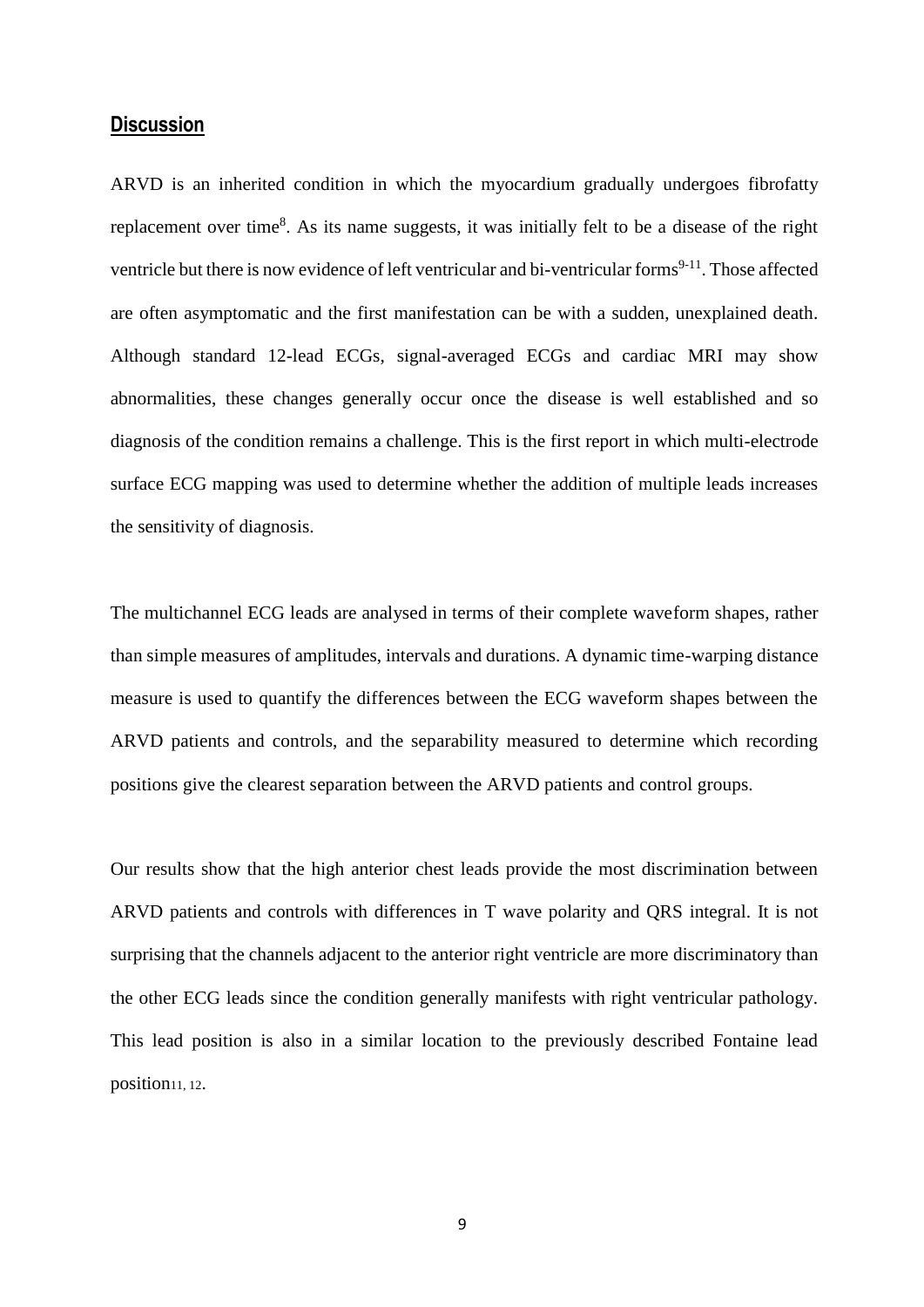A more unexpected finding is the enhanced P wave amplitude in ARVD patients in these electrode positions. The morphology of the P wave is more consistent with right atrial pathology due to the increased P wave amplitude and suggests either a right atrial cardiomyopathic process or right atrial remodelling. This would be in keeping with previous studies which have demonstrated an increased prevalence of atrial arrhythmias and structural variations in patients with ARVD<sub>11, 13-17</sub>. However, further evaluation of this finding is required to determine its use in the diagnosis of ARVD.

The majority of the channels did not provide additional discriminatory information and so highdensity ECG recording does not appear to be necessary. Instead, simply repositioning standard ECG electrodes to a higher anterior position may be all that is required to support the clinical diagnosis of ARVD.

#### **Limitations**

This is a small single centre study, however ARVD is a rare condition and our results would need to be tested in a larger multicentre population. Further, we chose patients with a definitive diagnosis, and testing these criteria in patients with phenotypically less severe disease would be useful. Our Controls were identified on the basis of a normal ECG and echocardiogram. Ideally, controls would also have a cardiac MRI to exclude quiescent forms of ARVD but this pilot study was not resourced to enable this.

#### **Conclusion**

In patients with confirmed ARVD, the high anterior chest leads appear to be better at discriminating the changes in QRS integral and T wave polarity between patients and controls. Furthermore, there appears to be an association between increased P wave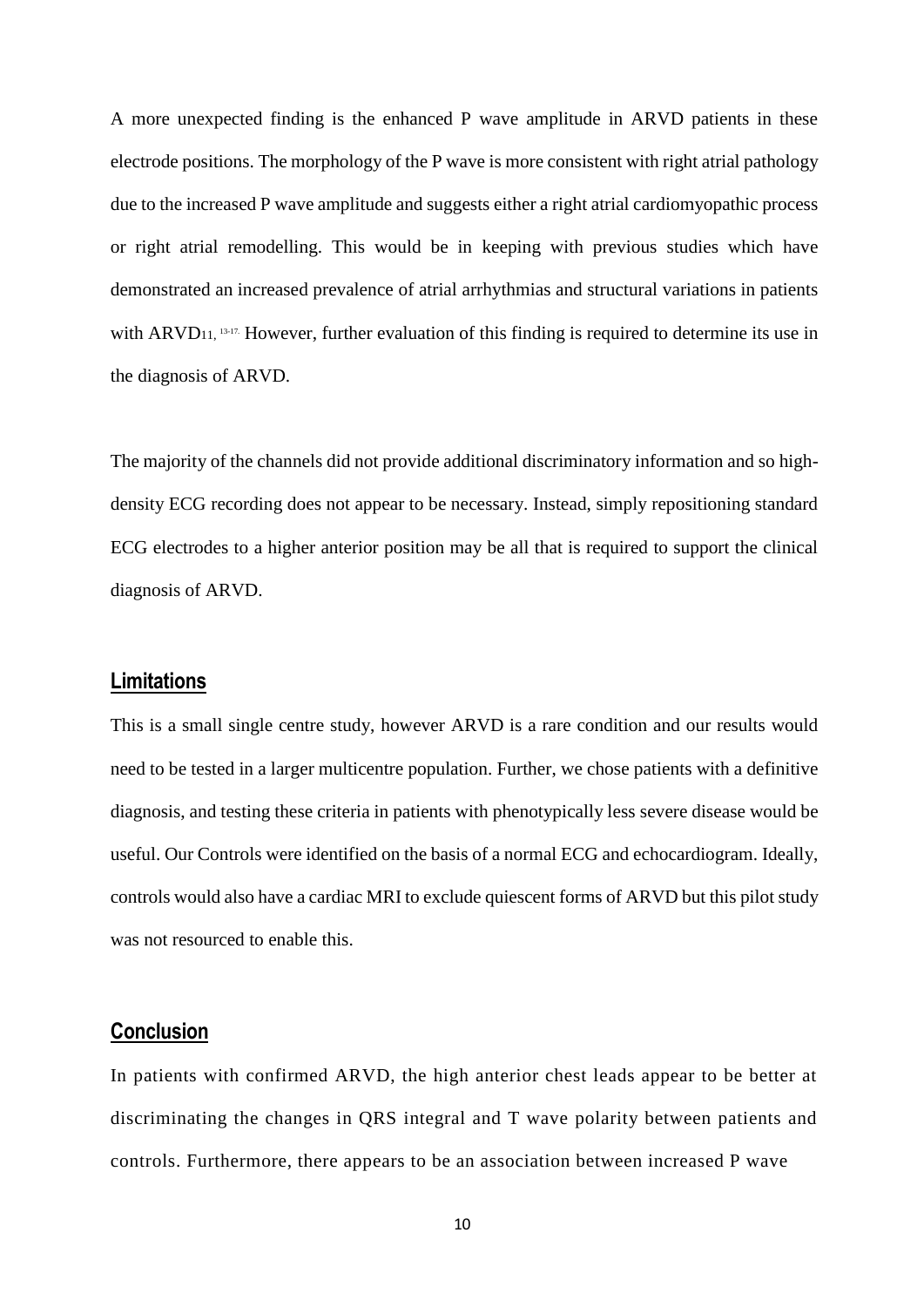amplitude and the presence of ARVD. These findings therefore suggest that the addition of high anterior leads and P wave amplitude as part of the diagnostic work up of ARVD may improve the diagnostic yield. The additional channels that can be measured with 80-lead ECGs are not useful and clinically it may be more practical and economical to place electrodes in these areas.

#### **Acknowledgments**

We would like to thank Fuxing Yang, Jong Tae Yuk, Matthew Caprio, Keith Coomes and Julie Lyon from Verathon for the support they provided during the study, their loan of equipment and assistance with data decoding. We would also like to thank Christopher Whitaker for his assistance with data processing.

#### **Funding Sources**

Verathon provided equipment and assisted in the initial processing of raw data.

#### **Disclosures**

James O'Neill has received a fellowship from St. Jude Medical. Andrew Hogarth has received travel grants from St. Jude Medical. Muzahir Tayebjee has received research/travel grants from St. Jude Medical, Biosense Webster, Medtronic and Boehringer Ingelheim.

#### **References**

1. Marcus FI, McKenna WJ, Sherrill D, Basso C, Bauce B, Bluemke DA, et al. Diagnosis of arrhythmogenic right ventricular cardiomyopathy/dysplasia: Proposed modification of the task force criteria. Eur Heart J. 2010;31:806-814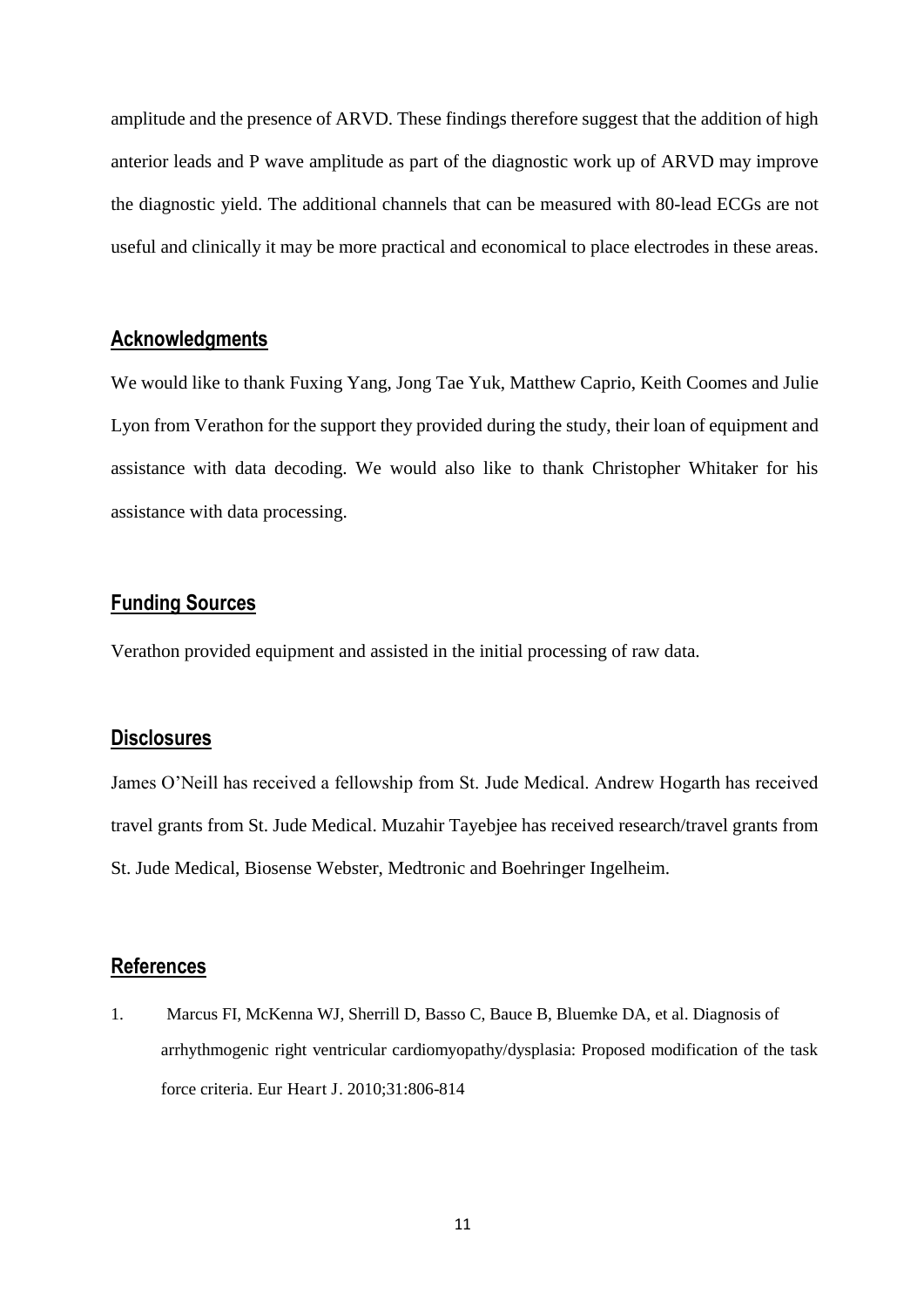- 2. Marcus FI. Prevalence of t-wave inversion beyond v1 in young normal individuals and usefulness for the diagnosis of arrhythmogenic right ventricular cardiomyopathy/dysplasia. Am J Cardiol. 2005;95:1070-1071
- 3. Turrini P, Corrado D, Basso C, Nava A, Bauce B, Thiene G. Dispersion of ventricular depolarization-repolarization: A noninvasive marker for risk stratification in arrhythmogenic right ventricular cardiomyopathy. Circulation. 2001;103:3075-3080
- 4. McClelland AJ, Owens CG, Menown IB, Lown M, Adgey AA. Comparison of the 80-lead body surface map to physician and to 12-lead electrocardiogram in detection of acute myocardial infarction. Am J Cardiol. 2003;92:252-257
- 5. Samol A, Wollmann C, Vahlhaus C, Gerss J, Bruns HJ, Breithardt G, et al. T-wave integral: An electrocardiographic marker discriminating patients with arrhythmogenic right ventricular cardiomyopathy from patients with right ventricular outflow tract tachycardia. Europace. 2013;15:582-589
- 6. Marcus FI, McKenna WJ, Sherrill D, Basso C, Bauce B, Bluemke DA, et al. Diagnosis of arrhythmogenic right ventricular cardiomyopathy/dysplasia: Proposed modification of the task force criteria. Circulation. 2010;121:1533-1541
- 7. Mitchell TM. Machine learning. New York: McGraw-Hill; 1997.
- 8. Hauer RN. Arrhythmogenic right ventricular dysplasia/cardiomyopathy: Arrhythmogenesis in the apparently normal heart? Europace. 2016;18:953-954
- 9. Berte B, Denis A, Amraoui S, Yamashita S, Komatsu Y, Pillois X, et al. Characterization of the left-sided substrate in arrhythmogenic right ventricular cardiomyopathy. Circ Arrhythm Electrophysiol. 2015;8:1403-1412
- 10. Coats CJ, Quarta G, Flett AS, Pantazis AA, McKenna WJ, Moon JC. Arrhythmogenic left ventricular cardiomyopathy. Circulation. 2009;120:2613-2614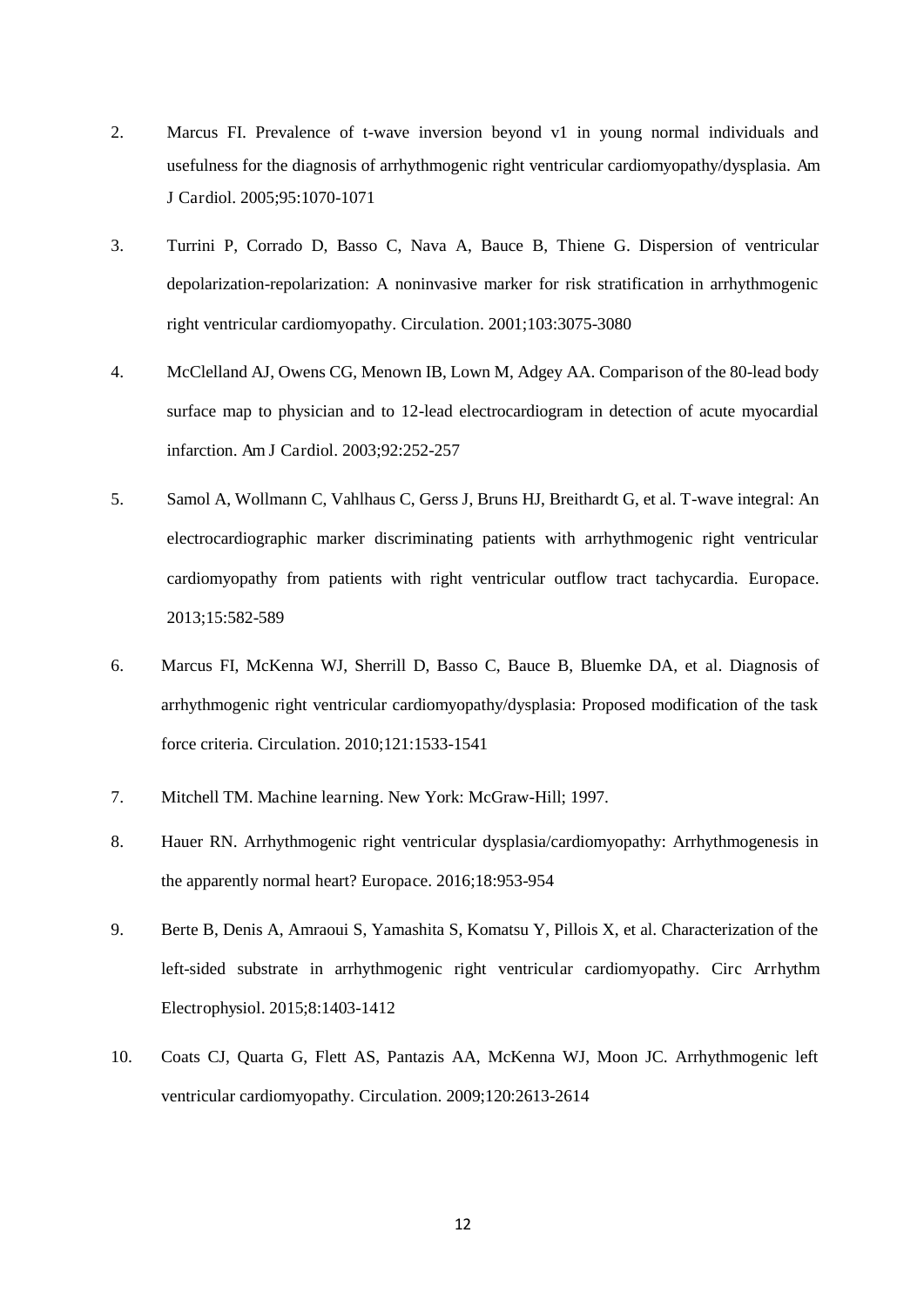- 11. Fontaine GH, Duthoit G, Li G, Andreoletti L, Gandjbakhch E, Frank R. Epsilon wave on an electronic loop in a case of arrhythmogenic right ventricular dysplasia with myocarditis: An updated definition of the epsilon wave. Europace. 2017. Epub ahead of print. 10.1093/europace/euw320
- 12. Hurst JW. Naming of the waves in the ecg, with a brief account of their genesis. Circulation. 1998;98:1937-1942
- 13. Tonet JL, Castro-Miranda R, Iwa T, Poulain F, Frank R, Fontaine GH. Frequency of supraventricular tachyarrhythmias in arrhythmogenic right ventricular dysplasia. Am J Cardiol. 1991;67:1153
- 14. Brembilla-Perrot B, Jacquemin L, Houplon P, Houriez P, Beurrier D, Berder V, et al. Increased atrial vulnerability in arrhythmogenic right ventricular disease. Am Heart J. 1998;135:748-754
- 15. Chu AF, Zado E, Marchlinski FE. Atrial arrhythmias in patients with arrhythmogenic right ventricular cardiomyopathy/dysplasia and ventricular tachycardia. Am J Cardiol. 2010;106:720- 722
- 16. Camm CF, James CA, Tichnell C, Murray B, Bhonsale A, te Riele AS, et al. Prevalence of atrial arrhythmias in arrhythmogenic right ventricular dysplasia/cardiomyopathy. Heart Rhythm. 2013;10:1661-1668
- 17. Saguner AM, Vecchiati A, Baldinger SH, Rueger S, Medeiros-Domingo A, Mueller-Burri AS, et al. Different prognostic value of functional right ventricular parameters in arrhythmogenic right ventricular cardiomyopathy/dysplasia. Circulation. Cardiovascular imaging. 2014;7:230- 239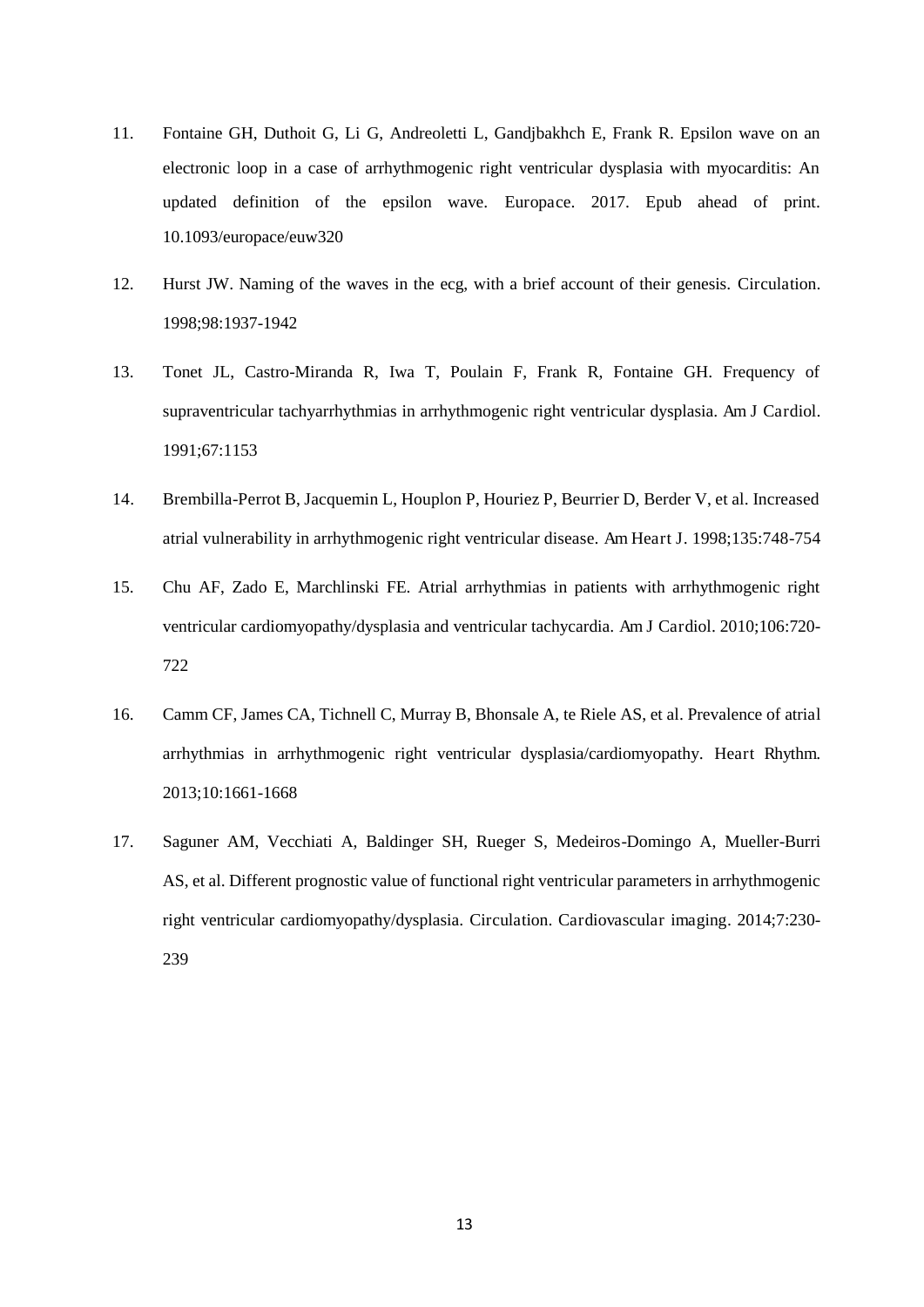# **Table 1 Baseline Characteristics**

|                          | Controls $(n=10)$ | Patients $(n=9)$ | P     |
|--------------------------|-------------------|------------------|-------|
| Age (years)              | $50+15$           | $54 \pm 14$      | 0.563 |
| Male $(\%)$              | 80                | 80               | 1.00  |
| Height $(m)$             | $1.73 \pm 0.09$   | $1.79 \pm 0.10$  | 0.163 |
| Weight (kg)              | $79 \pm 15$       | $86 \pm 14$      | 0.295 |
| BMI (kg/m <sup>2</sup> ) | $26 + 3$          | $27 + 4$         | 0.753 |
| Heart rate (b/min)       | $70 + 8$          | $58 + 10$        | 0.009 |
| $PR$ (ms)                | $161 \pm 14$      | $181 + 67$       | 0.376 |
| QRS duration (ms)        | $91 \pm 11$       | $98 \pm 19$      | 0.369 |
| QT interval              | $415 \pm 19$      | $429 + 27$       | 0.258 |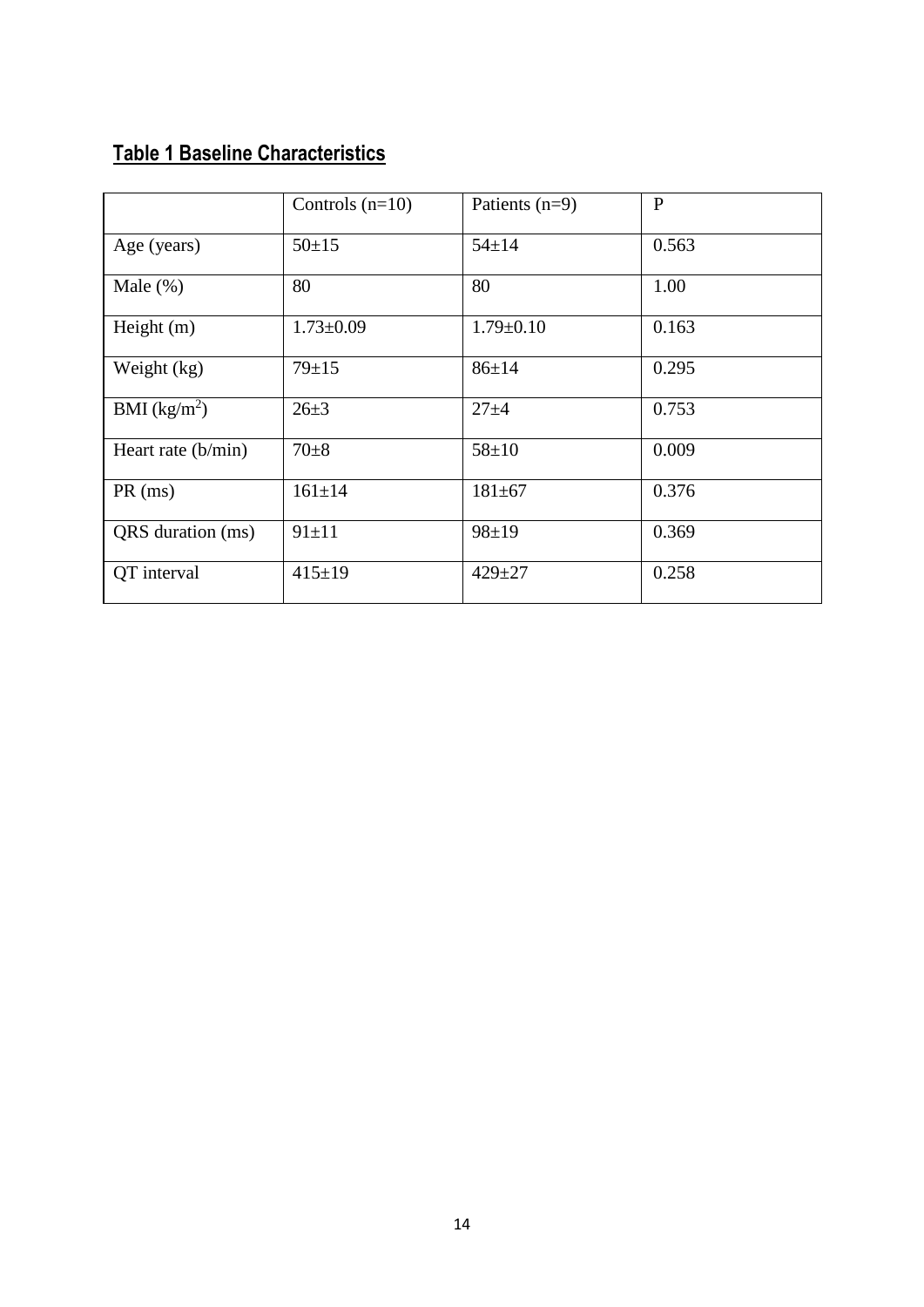## **Table 2. Clinical characteristics of ARVD patients**

|               | Global or regional dysfunction<br>and structural alterations |                | Repolarisation<br>abnormalities  |       | Depolarisation/<br>conduction<br>abnormalities | Arrhythmias        |              | <b>Family history</b> |                | <b>Exact details</b> |              |                                                                                                                                                                                                                                                                               |
|---------------|--------------------------------------------------------------|----------------|----------------------------------|-------|------------------------------------------------|--------------------|--------------|-----------------------|----------------|----------------------|--------------|-------------------------------------------------------------------------------------------------------------------------------------------------------------------------------------------------------------------------------------------------------------------------------|
| Study no.     | <b>MRI</b>                                                   | <b>Minor</b>   | <b>RV</b> angio                  |       | <b>Minor</b>                                   |                    | <b>Minor</b> |                       |                |                      |              |                                                                                                                                                                                                                                                                               |
| <b>ACP001</b> | Major                                                        |                | Major<br>$\overline{\mathbf{1}}$ | Major | -1                                             | <b>Major</b><br>-1 |              | Major                 | <b>Minor</b>   | Major                | <b>Minor</b> | Repol: (2012) - TWI in V1+V2, Depol: (2006) - epsilon wave in<br>V1-V3 on ECG in Newcastle with Dr Furniss, RV angio: (2006)<br>- RV dysplasia                                                                                                                                |
| ACP002        | $\overline{1}$                                               |                |                                  |       | 1                                              |                    |              |                       | $\overline{1}$ |                      |              | MRI: (2007) - Akinesis, EF<40%.Repol abn: (2007) - T wave<br>inv V1+V2, Arrhyth: (1997) > 500VEs on 24tape                                                                                                                                                                    |
| ACP003        | $\overline{\mathbf{1}}$                                      |                |                                  |       |                                                |                    |              |                       | $\overline{1}$ |                      |              | MRI: (2002) - RV dyskinesia + RVEF<40%. Depolar: (2009) -<br>epsilon wave in V1-V3. Arrhyth: (2002) - VT with LBBB and inf<br>axis.                                                                                                                                           |
| ACP004        |                                                              | $\overline{1}$ |                                  |       | 1                                              |                    |              |                       | $\overline{1}$ |                      |              | MRI: (2011) - report states 'meets minor criteria for<br>taskforce'.Depol (2011) - epsilon wave in V1-V3. Arrhyth:<br>(2011) - VT with LBB and inf axis, Repol: (2011) - TWI V1+V2                                                                                            |
| ACP005        | $\overline{\mathbf{1}}$                                      |                |                                  |       |                                                |                    |              |                       |                |                      |              | MRI (2007) - abnormal fatty deposits, RWMA, Depol (2007) -<br>epsilon wave in V1-V3                                                                                                                                                                                           |
| ACP006        |                                                              |                | $\overline{\mathbf{1}}$          |       |                                                |                    |              |                       |                | -1                   |              | RV angio (2000) - 'dilated, abnormally contracting RV'.<br>Positive gene test for ARVD.                                                                                                                                                                                       |
| <b>ACP007</b> | $\overline{\mathbf{1}}$                                      |                |                                  |       | 1                                              |                    |              | 1                     |                |                      | $\mathbf{1}$ | MRI: (2002) - RV dysplasia + EF<40% Arrhyth: (2002)<br>Sustained VT with LBBB with superior axis, Repol. (2003) -<br>TWI in V1+V2. Family Hx (2002) - sudden death of father (no<br>ARVD Dx)                                                                                  |
| <b>ACP008</b> | $\overline{\phantom{a}}$                                     |                |                                  |       | $\overline{\mathbf{1}}$                        |                    |              |                       | 2              |                      |              | MRI: (2000) - RV regional dyskenesia, fatty deposits, RVEDV<br>194.9ml, RVESV 109.6ml, RV stoke vol 83.2ml, RV EF <40%.<br>Repol abnormalities: (2000) T wave inv V1+V2 (no RBBB),<br>Arrhyth: (1997+1999)>500VEs on 24hr tape, (1997) VT on EP<br>study - LBBB with inf axis |
| <b>ACP009</b> |                                                              | 1              |                                  |       | 1                                              |                    |              | 1                     |                |                      |              | Arrhyth: Sustained VT with LBBB with superior axis,<br>Repol abn:TWI V1+V2(2009), MRI:(2008) RV akinesia +<br>RVEDV/BSA=100ml/m2                                                                                                                                              |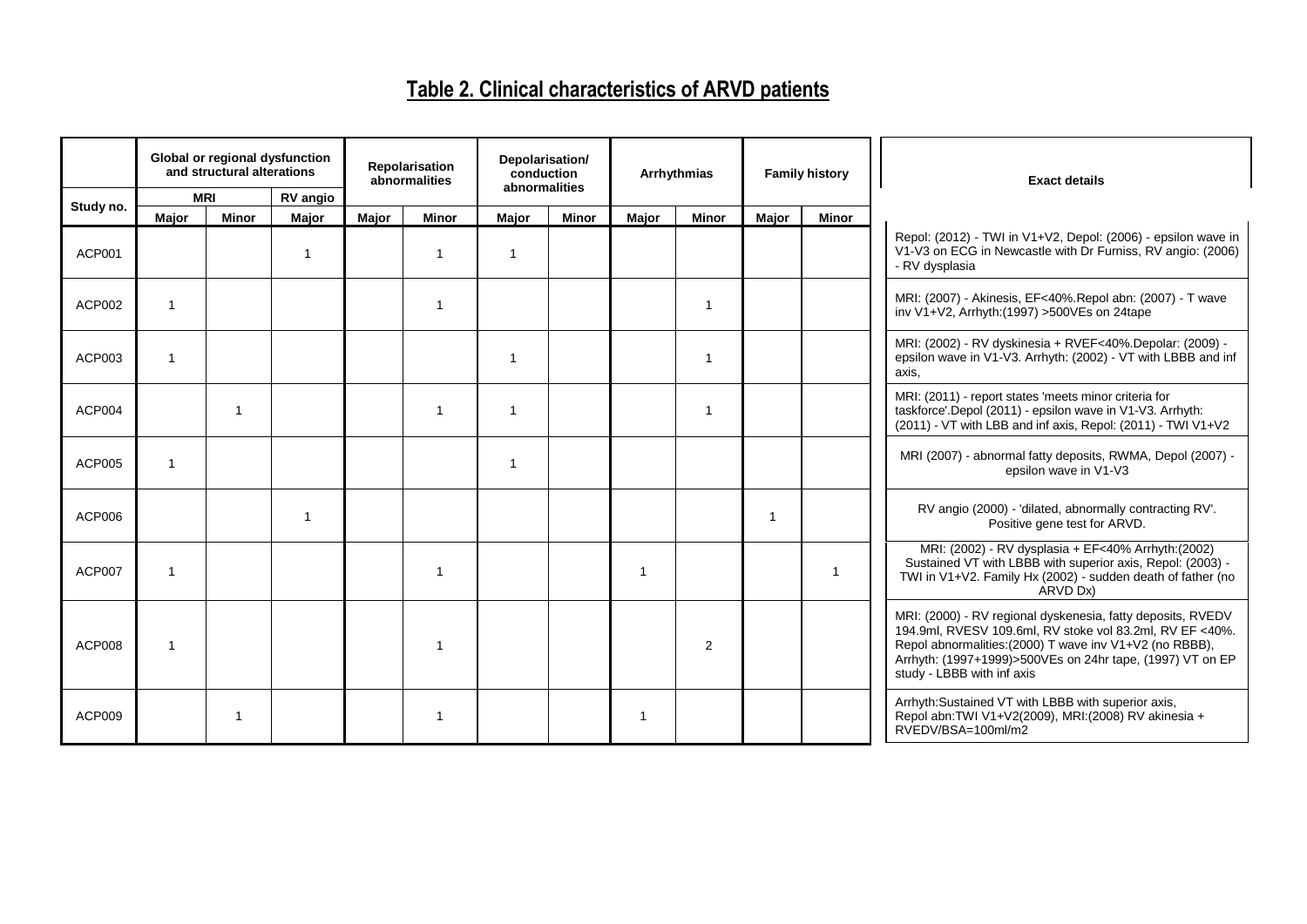### **Figure 1** Data analysis protocol



**(a)** 80 channels, 10s, recorded at 1kHz. **(b)** Each channel is zero-meaned and filtered, and the **(c)** amplitudes and integrals of the QRS (blue) and T wave (red) components obtained algorithmically for each channel; **(d)** each channel is denoised, downsampled and normalised, **(e)** for each channel the dynamic time warping DTW distance to all the other same channels in both patients and controls, for the average cycle, is estimated. **(f)** The separability of each channel (i.e. how well it can separate ARVD patient and control groups) is measured and mapped by the average silhouette width (ASW). Further details can be found in the supplementary material.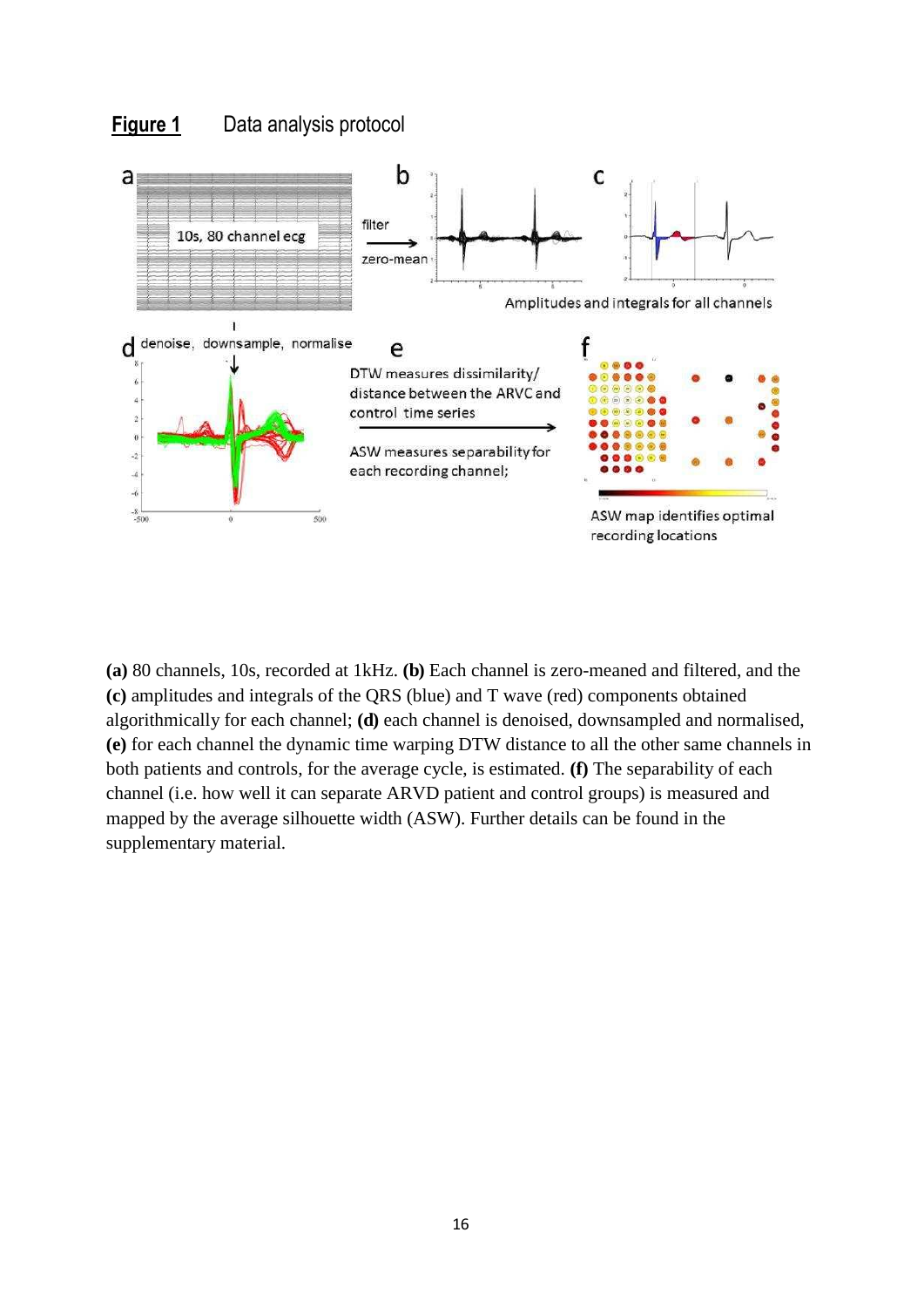



Signed amplitude of T wave and integral of QRS for all ARVD patients (red) and controls (green). **Figure a** shows electrode positions corresponding to V1 to V6 on a standard 12 lead ECG and **figure b** shows electrodes positioned over an area covering the anterior aspect of the right ventricle.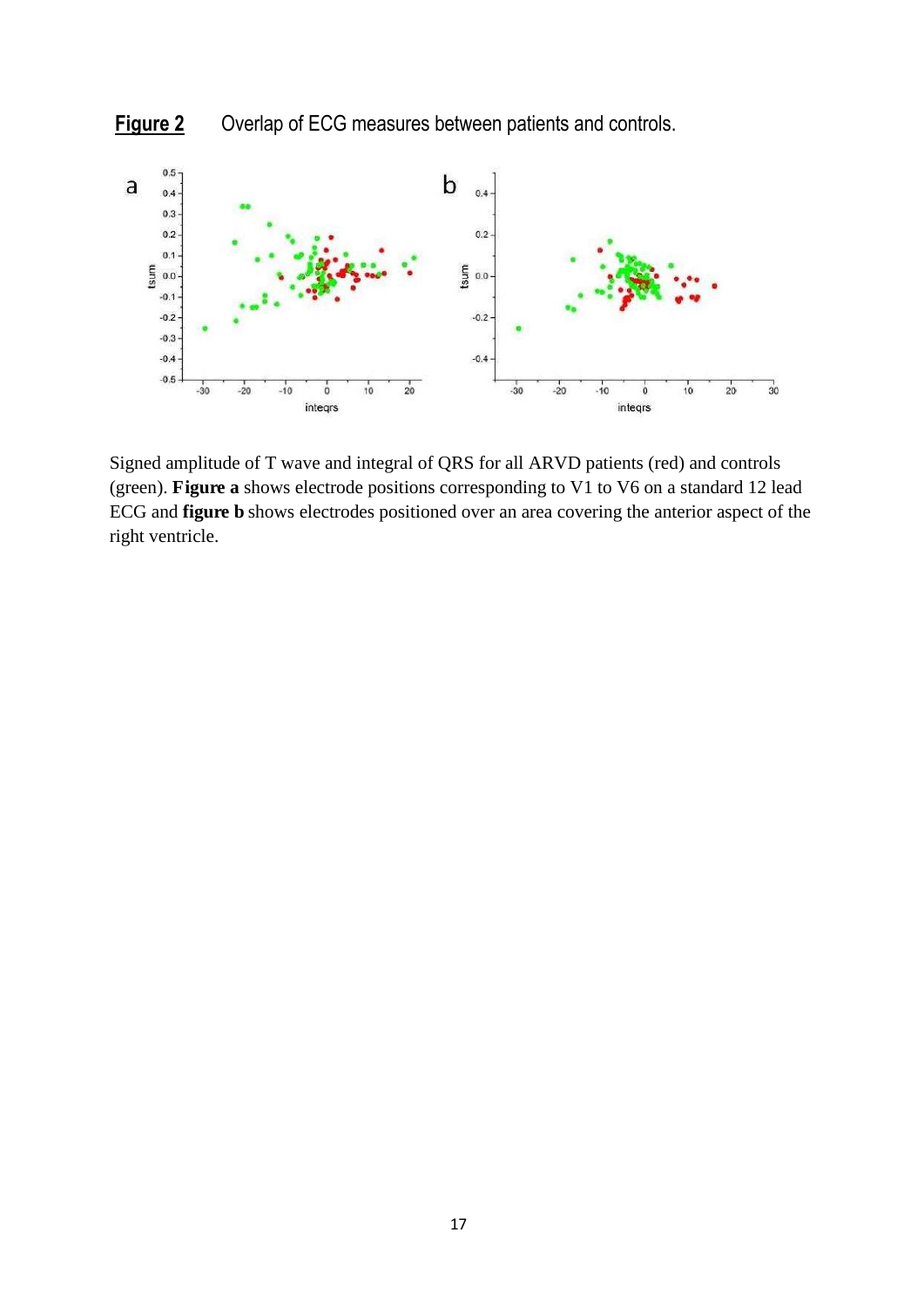

**Figure 3** Electrode positions on (a) anterior and (b) posterior torso.

Colour map (hot metal scale) codes electrodes which discriminate between ARVD and control recordings. White represents best separation, dark red is least useful in discriminating between ARVD and controls. The numbers refer to the recording channel, and the colour codes the Average Silhouette Width calculated from equation A.3 (see Supplmentary Material).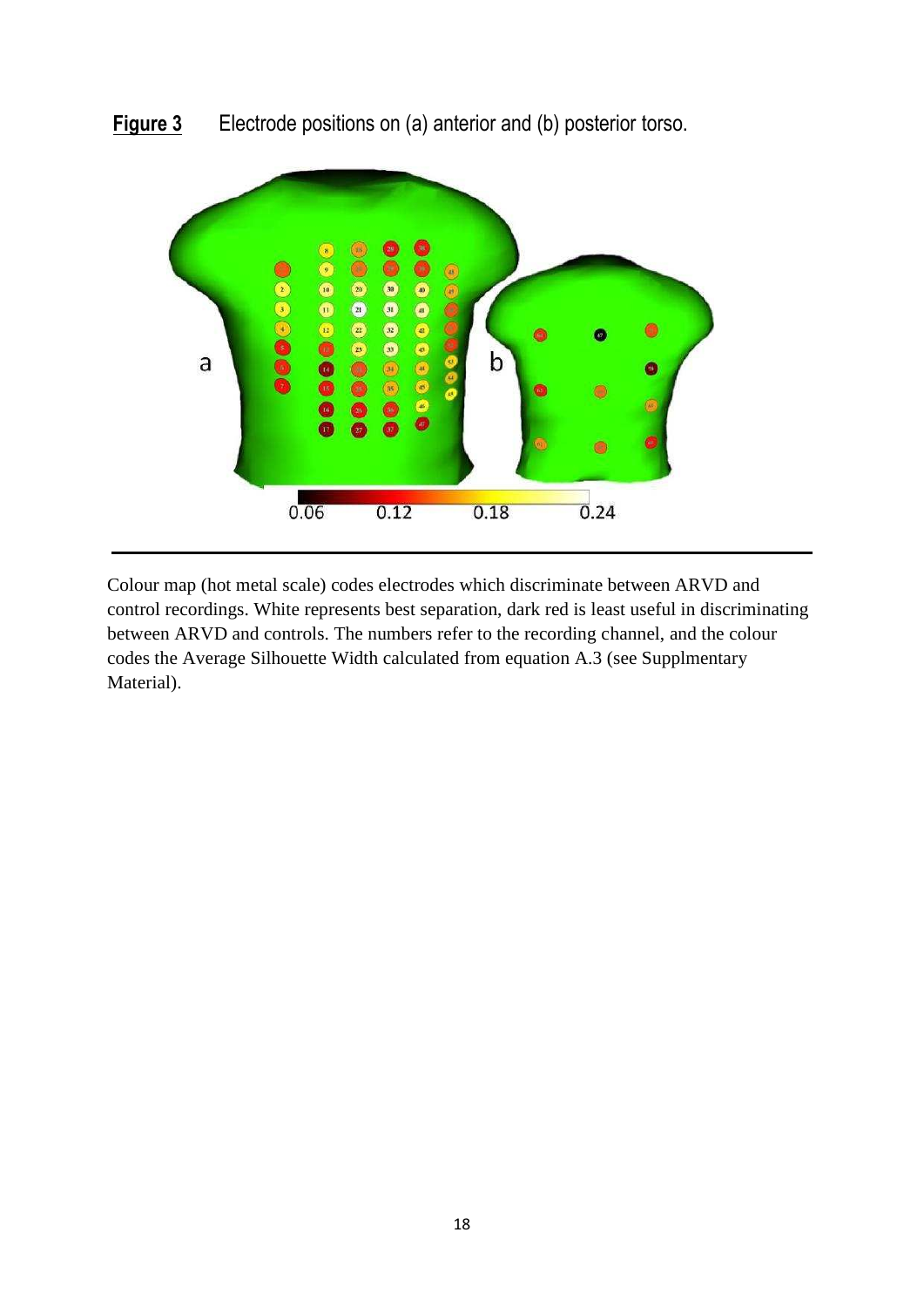**Figure 4** Ten seconds of superimposed normalised cycles of ECGs for single recording channels for ARVD patients (red) and controls (green ), centred at the peak of the R wave



The amplitude for each channel of the 10s was zero-meaned, de-noised and normalised by its standard deviation. **a,b,c** are channels 21,31 and 32, the three channels with the highest value of ASW (ASW > 0.3). **d,e,f** are channels 14,29 and 26 with ASW < 0.15.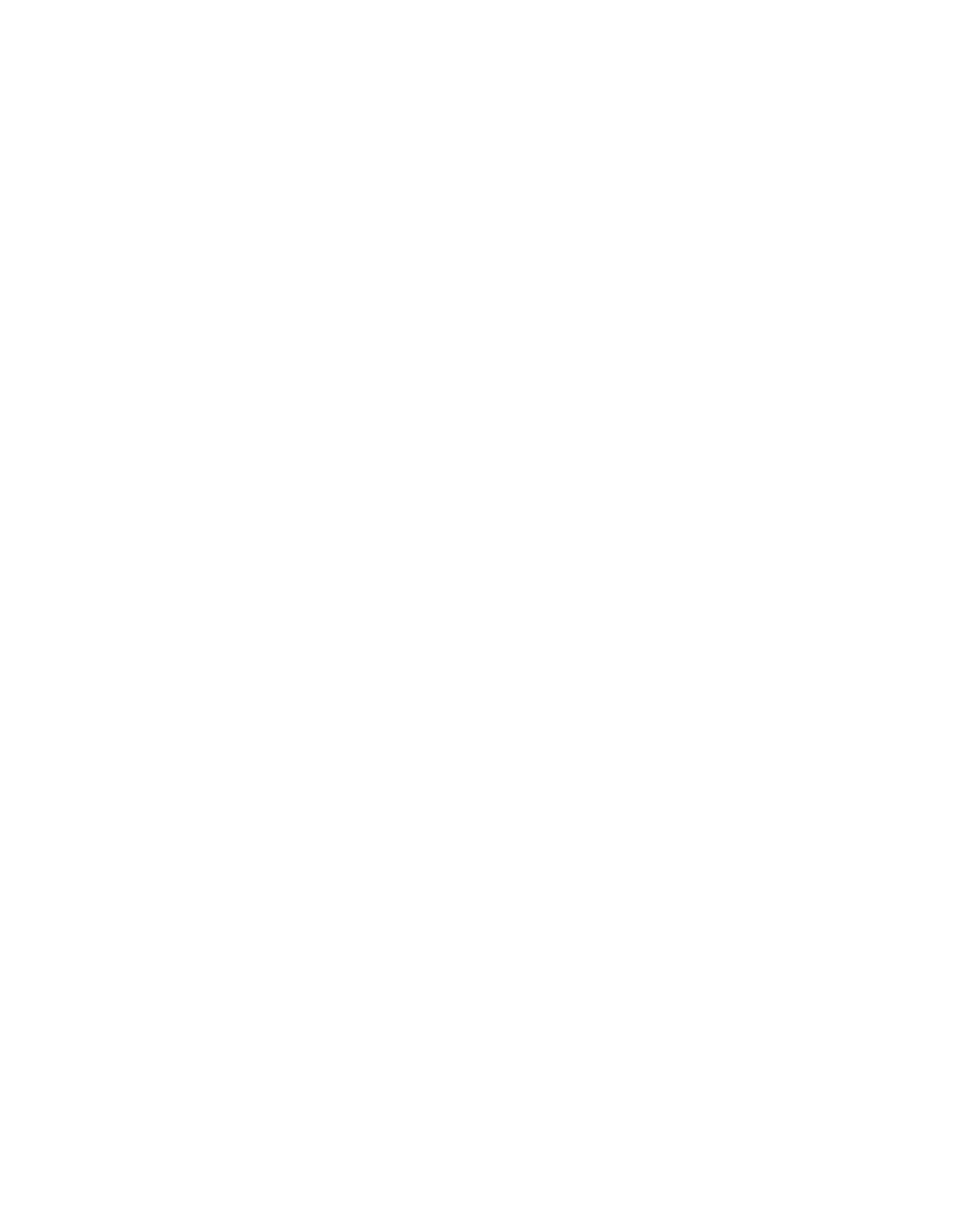Appendix A.

The ECG recording from any single channel in one person can be represented as discrete time series  $T = [p_1, p_2, ..., p_{n-1}, p_n]$ , where every point  $p_i$  is a value of the ECG signal in that channel (note that the time stamps of points are omitted, because all of the signals were acquired at the same sampling rate) [8]. Based on this formal representation of ECG data as *n*-dimensional vectors, we can define a distance function  $d(T_1, T_2)$  quantifying the dissimilarity between two time series  $T_1$  and  $T_2$ . A straightforward and commonly used measure is the Euclidean distance [8], however, in our analysis the dynamic time warping (DTW) distance was applied [9], in order to be able to address the problem of variation in the speed period of time series/heart rates between recordings from subjects..

Given the distances between time series in every channel, the compactness and separation of the clusters of ARVC patients and normal subjects can be evaluated by the average silhouette width as defined in [10]. Here we use the silhouette to quantify the separability of two classes.

For every channel, let  $\mathbb{T}_A$  denote a set of ARVC patient time series and  $\mathbb{T}_N$  denote a set of control subject time series. For every subject i, let  $a(i)$  be the average distance of the time series of subject  $i$  to the time series of the subjects in the same class

$$
a(i) = \mathbf{1}_{\mathbb{T}_A}(T_i) \sum_{T_j \in \mathbb{T}_A} \frac{d(T_i, T_j)}{|\mathbb{T}_A|} + \mathbf{1}_{\mathbb{T}_N}(T_i) \sum_{T_j \in \mathbb{T}_N} \frac{d(T_i, T_j)}{|\mathbb{T}_N|},
$$
\n(A1)

where  $\mathbf{1}_X(\cdot)$  is an indicator function for set X. Let  $b(i)$  denote the average distance of the time series of subject  $\dot{i}$  to the time series of subjects in the opposite class

$$
b(i) = \mathbf{1}_{\mathbb{T}_A}(T_i) \sum_{T_j \in \mathbb{T}_N} \frac{d(T_i, T_j)}{|\mathbb{T}_N|} + \mathbf{1}_{\mathbb{T}_N}(T_i) \sum_{T_j \in \mathbb{T}_A} \frac{d(T_i, T_j)}{|\mathbb{T}_A|}.
$$
 (A 2)

Finally, number  $s(i)$  [10] for every time series can be defined as

$$
s(i) = \frac{b(i) - a(i)}{\max\{a(i), b(i)\}}
$$

Once values  $s(i)$  are computed for every time series in  $\mathbb{T}_A$  and  $\mathbb{T}_N$ , the average silhouette width (ASW)  $S_c$  can be used as a measure of class separability for every channel  $c$ 

$$
S_c = \frac{1}{|\mathbb{T}_A| + |\mathbb{T}_N|} \sum_i s(i). \tag{A 3}
$$

The greater the value of  $S_c$  for channel c, the more separable and the tighter are the clusters formed by the time series of ARVC patients and the series of control subjects for the channel. This measure can be useful in identifying which channels are better suited for diagnosis of ARVC.

Calculations were in the MATLAB numerical computing environment, raw ECG time series were de-noised using the wden automatic de-noising function based on wavelets (db4